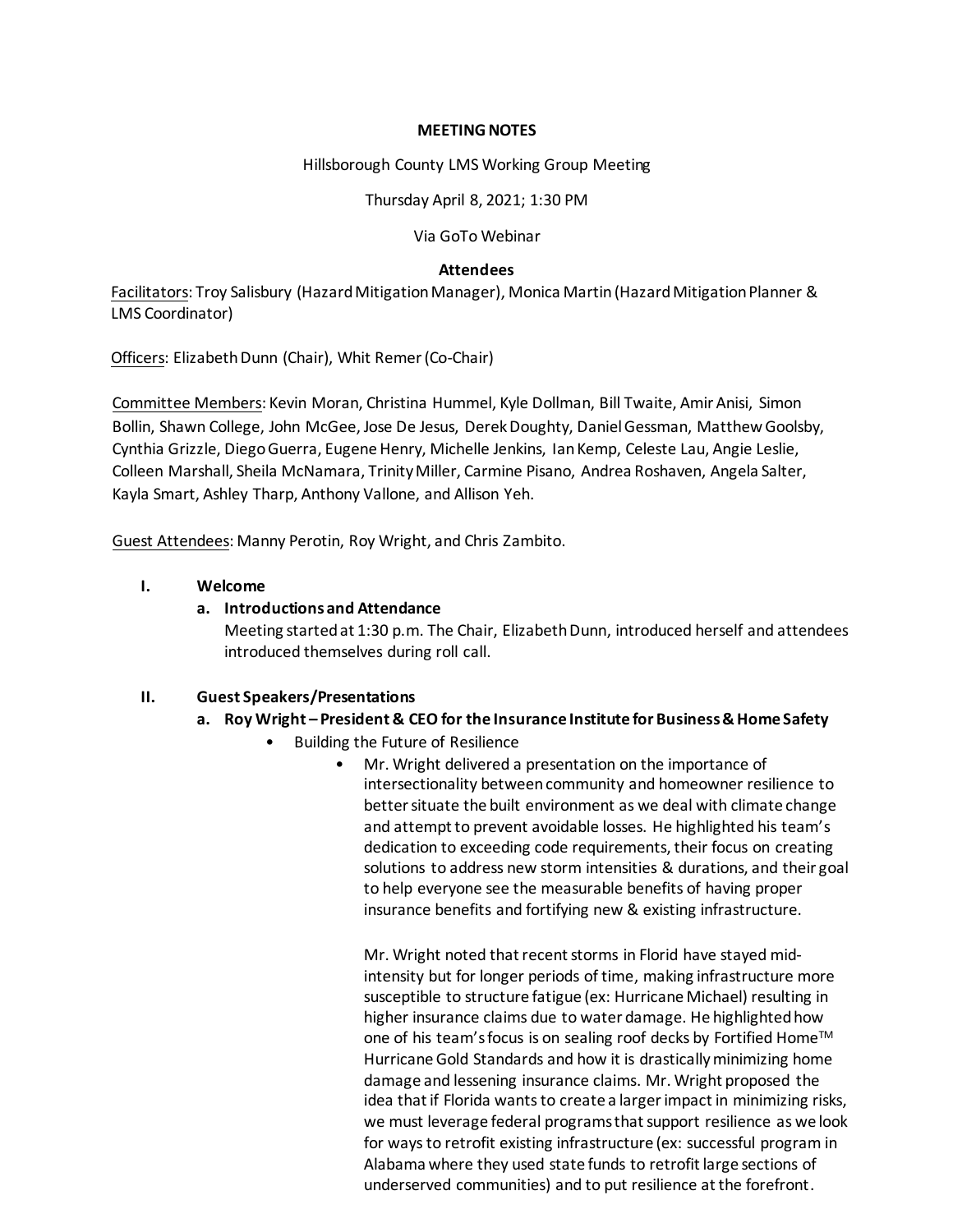## **III. Action Items**

## **a. Discussion/Approval of Previous Minutes**

Shawn College moved a motion to approve the April 2021 meeting minutes (as is) and Kevin Moranseconded. Motion was approved unanimously.

## **b. All People's Life Center**

Troy Salisbury advised Hillsborough County was awarded \$1,029,000 for the All People's Life Center project through the Florida Department of Economic Opportunity's (DEO) Rebuild Florida Critical Facility Hardening Program. The project was submitted through the Affordable Housing Department and was created to provide fortified shelter in a lowto-moderate income-level area. Mr. Salisbury noted the grant includes funding for the hardening of the roof, all doors and windows, and to install an emergency backupgenerator. This project meets all qualifications to be included in the HC LMS Project List.

Christina Hummel moved a motion to add the All People's Life Center project to the LMS Project List and Angela Salter seconded. Motion was approved unanimously.

# **IV. Potential Grant Projects**

• None

## **V. Grant Status/New Funding Opportunities**

- **a. Internal (Hillsborough County) and external (neighboring municipalities, Counties, etc.) collaborations & coordination**
	- Mr. Salisbury advised the Governor has dedicated more funding to resiliency efforts within the State, and therefore internal and external collaborations & coordination is extremely important. The County is currently meeting with neighboring municipalities and partners (City of Tampa, Temple Terrace, Plant City, USF, etc.)to keep communication lines open. The County's intention is to create large projects collectively that will elevate the resiliency efforts in the area and garner attention & subsequent funding from the State. He asked for everyone, especially the neighboring municipalities and partners, to let the County know if there are grants in which we can assist, partner, and apply for as the County would be excited to participate in to make the entire Tampa Bay region more competitive at the State-level.

Mr. Salisbury followed-up with stating that the County will continue to let everyone know what grants we are applying for and will continue to add projects to the LMS Project List via the LMS WG. Whit Remer added the LMS Project List is a great vetting tool, and as we all look at other grants, we should really keep our focus on regional flood/storm surge control projects, evacuation/emergency response, and big infrastructure projects to balance what we are planning for the region.

# **VI. Floodplain Management/CRS Update**

# **a. Coastal Mapping Update**

• Kyle Dollman advised the County has received verbal confirmation the coastal flood risk/FEMA FIRM update has been approved and are awaiting the letter (approval date: April 7, 2021). He noted the new maps are effective 6 months from the approval letter and therefore preliminary coastal FIRM maps become effective September 7, 2021. Mr. Dollman acknowledged the County is currently within the compliance period and are updating construction/land development codes to meet all of FEMA's requirements and remains consistent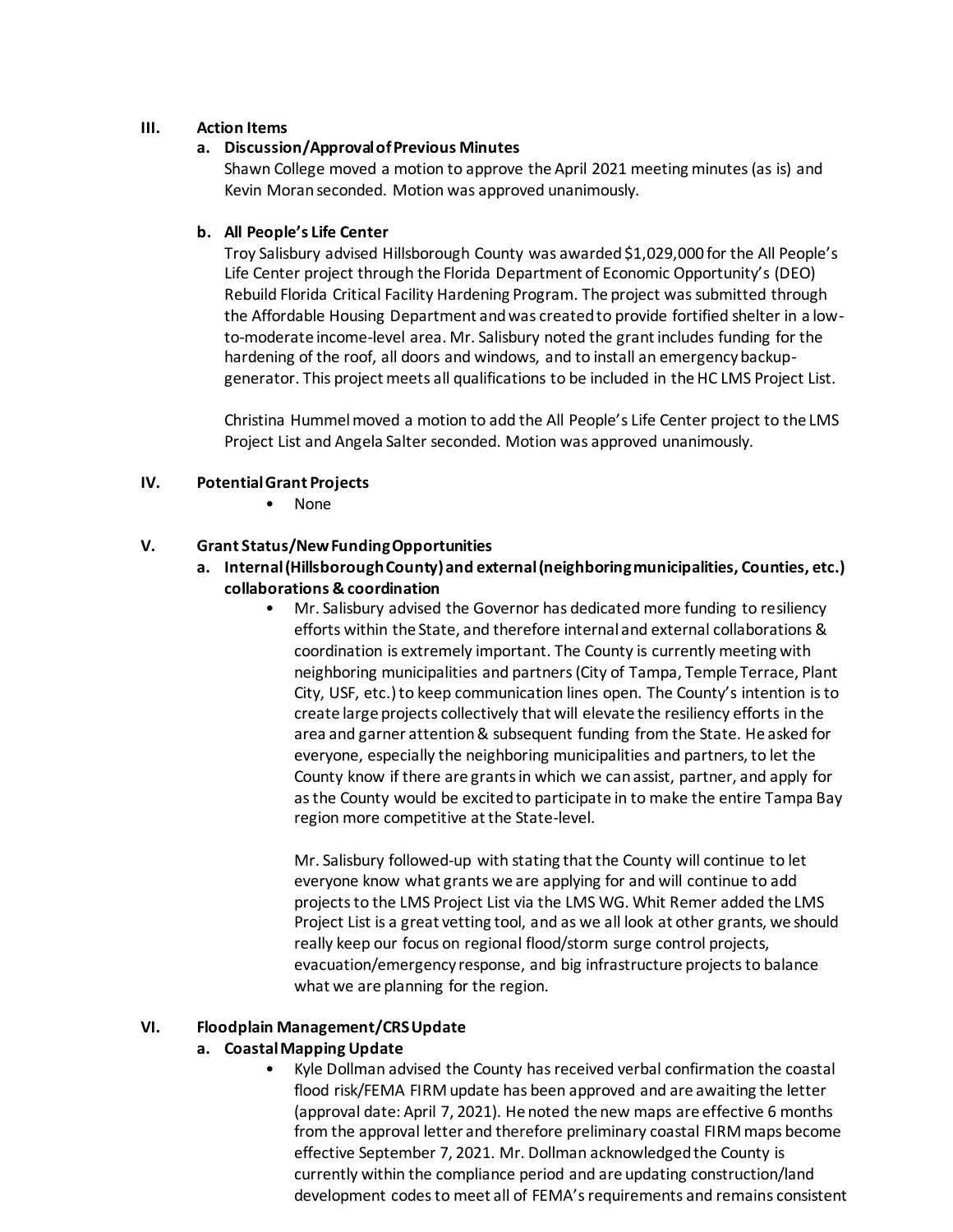with the Florida Building Code. His team will be scheduling board hearing dates to get those approved and will also be doing public outreach.

#### **b. Update on January 2021 CRS meeting**

• Ms. Hummel advised the County is currently going through its annual recertification for CRS, which will be completed by the end of May2021. She noted the County has all of its data and items to submit, and the next CRS meeting will be scheduled for late April or May 2021.

#### **VII. Updates from Key Stakeholders**

#### **a. Unincorporated Hillsborough County**

• **Innovation & Resiliency**

## • **Hazard Mitigation Viewer**

Monica Martin advised the group that a Hazard Mitigation Viewer has been created and is now live. She highlighted the intention to make it intuitive and easy to use while still providing a lot of preparatory information for the public. Ms. Martin reviewed functionalities such as viewing (down to the parcel-level): evacuation routes, shelters, environmental information, specific locations/addresses, real-time status updates, HART routes, etc. She asked for suggestions to be sent to her as the viewer will continue to be updated. Elizabeth Dunn suggested added the LMS WG mitigation projects to the viewer as a separate layer and Mr. Salisbury advised it will be added in the future, as the current viewer only lists a CIP project layer.

## • **Sustainability**

• Sheila McNamara advised the County received LEED certification from the USGBC (Green Building Council) aftersubmitting five years of data for the entire County. The application identified strengths and opportunities for improvement and receiving 83/100 points. She acknowledged multiple departments/agencies/partners assisted with this effort and continue to they work to obtain a full Green House Gas (GHG) inventory not only for government operations but at a county-wide scale. Ms. McNamara highlighted the efforts being made to create reduction strategies and strategic plans for each, including investing a lot of time into providing outreach measures (ex: general public, focus groups, surveys, toolkits, department meetings, etc.), developing templates for initiatives to reduce GHGs, setting targets, and determining where we can do largest reductions/timeframes. The results of these efforts will be brought to County Administration in May 2021, and to the Board of County Commissioners in early summer.

## • **Emergency Management**

- Angela Salter advised her team will be bringing in volunteers to assist with outreach material and communications for mitigation in HC. They are currently working with the CDC to see what the CDC believes are the most pertinent needs for community partners.
- **b. Cities within Hillsborough County (Tampa, Temple Terrace, Plant City)**